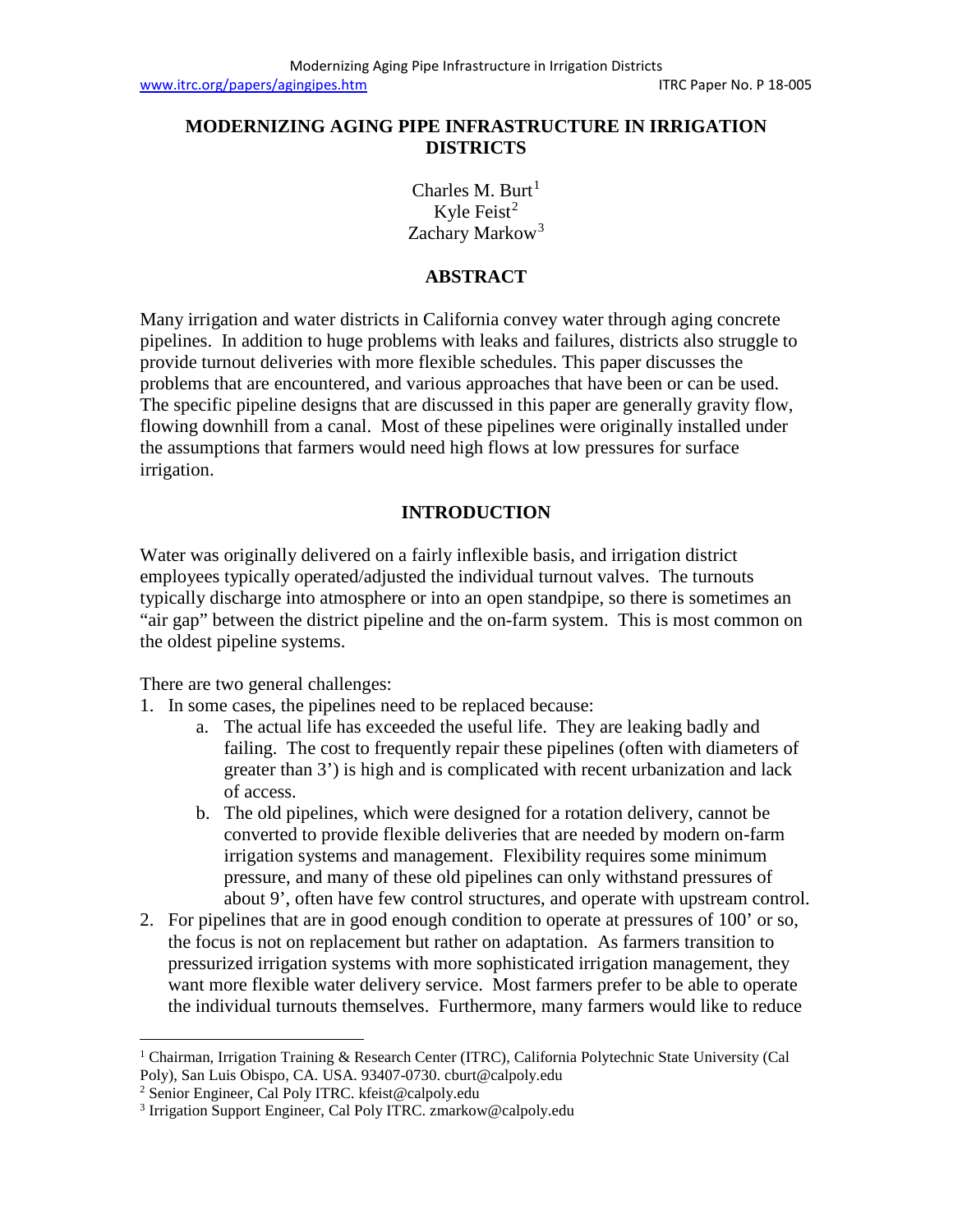their pumping bills by utilizing any pressure that is available in the district pipeline – as opposed to having that pressure reduced when it flows into a standpipe. If districts allow farmers to connect booster pumps directly to district structures, there are three typical problems:

- a. Although some farmers in a district will have booster pumps, others will still have surface irrigation (furrow, border strip). For the surface irrigators, a slight change in district pipeline pressure will change their turnout flow rates – which makes irrigation management difficult. Traditionally, this problem was minimized by having district operators only make occasional flow changes, at scheduled times, and they followed up on a turnout change by re-adjusting flows at the other open turnouts. Clearly, this is impractical with flexible delivery schedules.
- b. Individual valves or pumps connected directly to district turnouts and operated quickly, will cause small pressure surges that will result local pipe damage and will also lead to fatigue failures at the fittings.
- c. Regional power outages will cause multiple direct-connected pumps to shut off simultaneously, thus generating large surges throughout the pipeline. Figure 1 illustrates potential surge pressures in Shafter-Wasco ID due to a regional power outage, with pumps shutting off instantaneously. Obviously, the pipes would burst before those high pressures are reached. It is clear that even with slow closure (such as could occur with float valves), there are unacceptably high surge pressures for this condition.



Figure 1. Simulated pressures at one location in a large irrigation district gravity-fed pipeline network, with a regional power outage. Different colors indicate the impact of various closure times.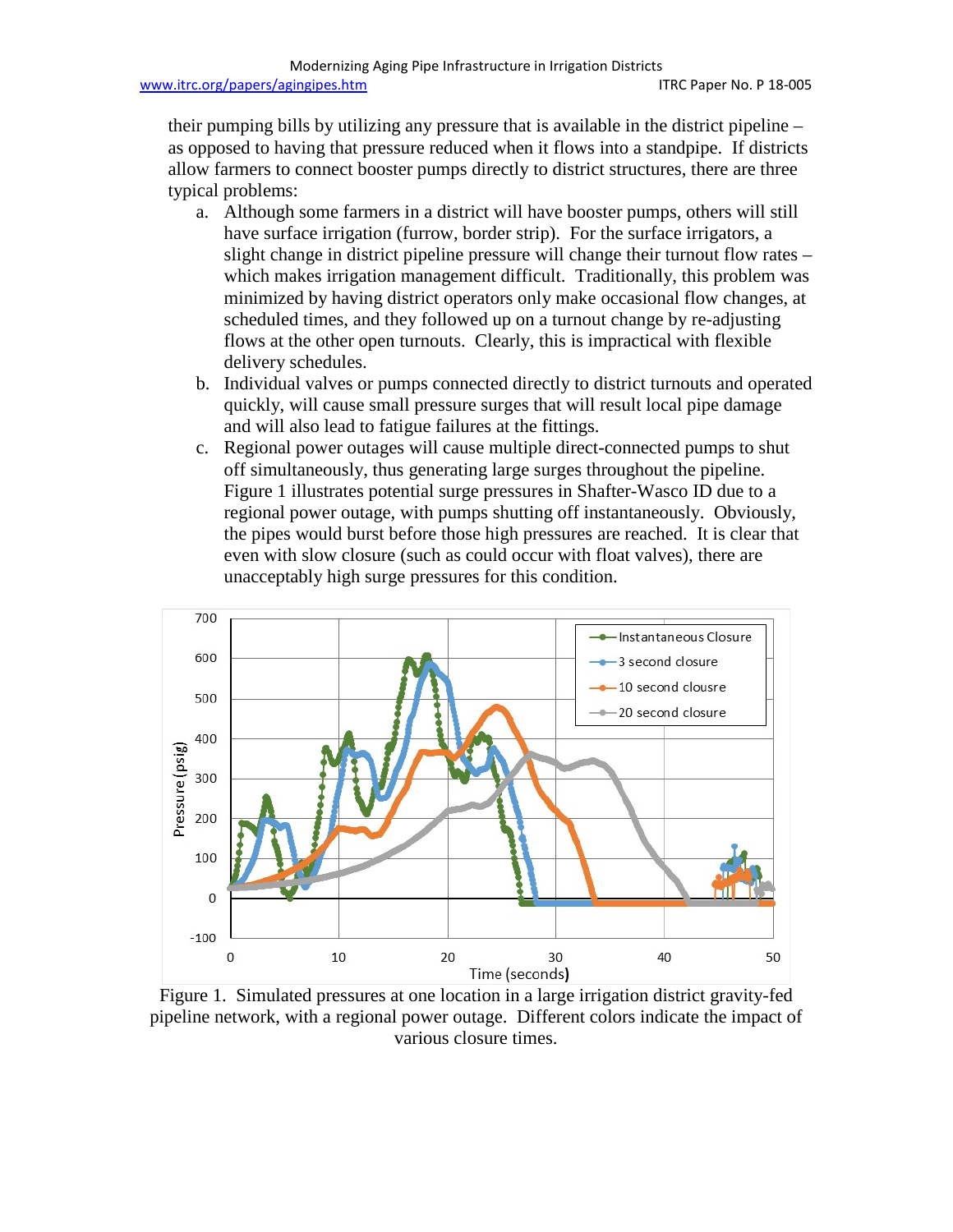### **Situation #1 – Old Low-Pressure Concrete Pipelines that Need Replacement**

When this situation is encountered, the following questions need to be addressed:

- 1. If the district plans to provide water on a flexible basis (large latitude in frequency and duration), how does one determine the appropriate pipe section flow rates? Considerations include:
	- a. The assumption of the hours/week that water will be available.
	- b. The allowable size of a turnout. Should it match typical existing drip/micro designs, or should it be based on an assumption of peak ET and efficiency?
	- c. What is the design assumption for congestion? Is there a 99% probability of not exceeding the design flow rate, or 95%, or 90%? There is a huge difference in the required pipe sizes with varying assumptions.
- 2. What pressure should be provided? If all existing groundwater wells already provide about 104' discharge pressure at the surface, it would be good to provide a minimum of 104' at the new turnouts. However, if there are no existing pressurized systems, the question is always one of whether it is best for the district to pressurize the water, or if each turnout should have its own pump.
- 3. What degree of filtration is needed? Typically there is a mix of sprinklers, microsprinklers, and drip irrigation in an area – each with a different level of filtration needed. Usually, districts will provide filtration sufficient for sprinklers, but not for microsprinklers or drip irrigation.
- 4. Once you know the design flow rate in a pipe section, how do you determine the appropriate pipe size? Do you use some rule of "do not exceed 4 feet per second"? Is there a concept of a critical path? What are the assumptions regarding life of the hardware, power costs, and interest rates?
- 5. How are the existing surface irrigation fields going to be serviced, until everyone converts to pressurized irrigation? In many districts with rotations, the individual field turnouts have flow rates of 10-25 CFS, regardless of the field size (the flow rate is constant in the pipe; with a rotation schedule the duration varies depending on the size of the field). Using the new pipelines for both pressurized deliveries and large surface flows is problematic because the schedules are quite different, and the surface deliveries need large pipelines to the very downstream ends.

After those fundamental questions have been asked, there are numerous details about the configuration and layouts of new pipelines. Because of right-of-way issues and road crossings, it may be desirable to utilize existing pipeline easements for the new pipelines. However, a different orientation may be much more cost-effective.

Figure 2 shows the existing layouts of canals and pipelines (mainly cast-in-place concrete) in South San Joaquin ID (near Manteca, CA). There are about 400 miles of pipelines, servicing about 55,000 irrigated agriculture acres. ITRC is currently working with SSJID to develop a modernization plan that supplies both pressurized and low pressure water.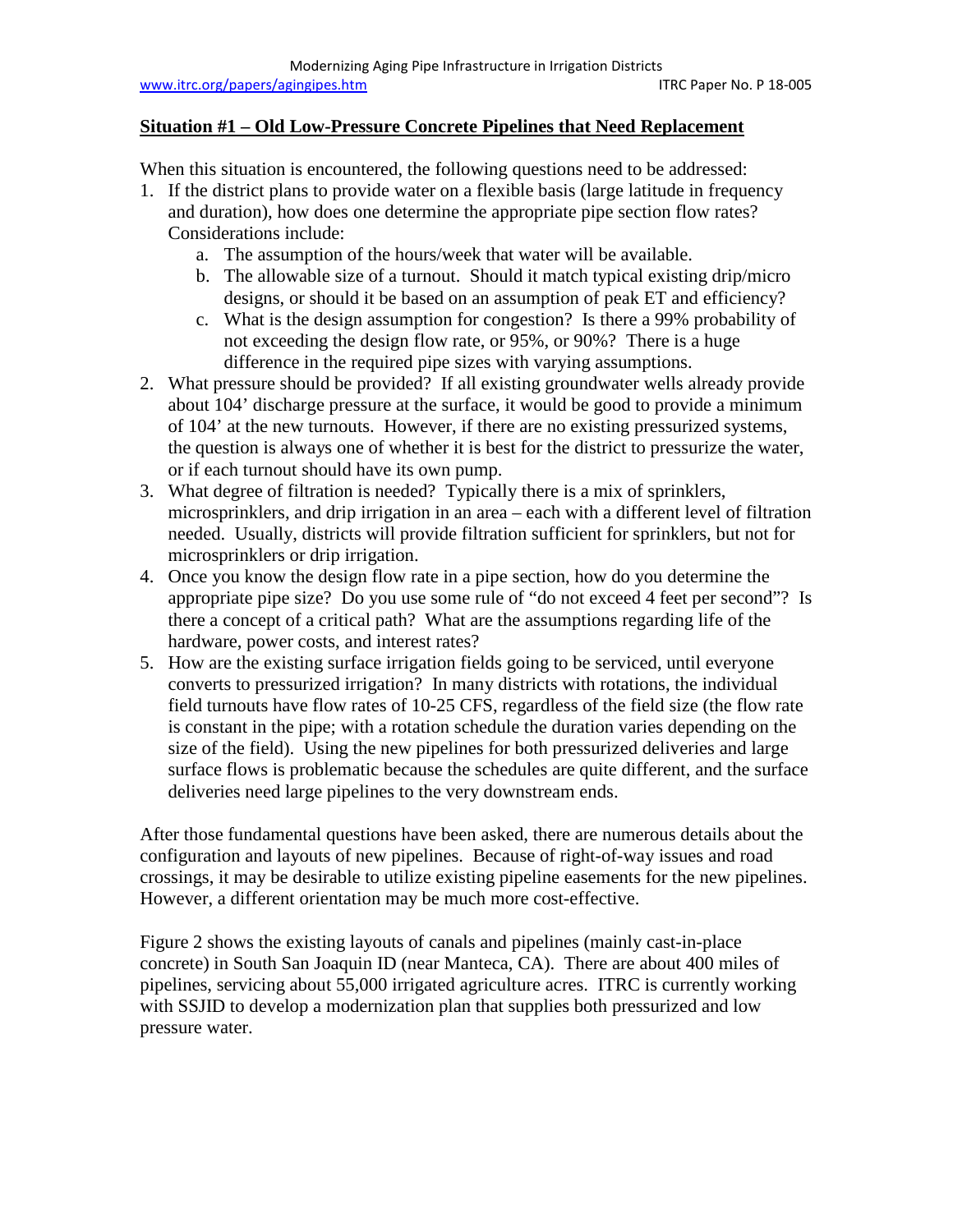Modernizing Aging Pipe Infrastructure in Irrigation Districts [www.itrc.org/papers/agingipes.htm](http://www.itrc.org/papers/agingipes.htm) in the intervention of the ITRC Paper No. P 18-005



Figure 2. South San Joaquin ID – existing canal and pipelines

### **Situation #2 – Pipelines are in Good Condition**

In this situation, the district is concerned about uncontrolled flow rate changes at turnouts, as well as water hammer problems. The solution must incorporate:

- A pressure regulation device
- Water hammer protection

Commercial pressure regulators are typically incapable of delivering the low pressures needed for surface irrigation. Therefore, locally manufactured float valves are sometimes used to provide a reduced, constant downstream pressure in an open standpipe. Gaudi (2001) presented an ITRC design that was implemented on about 900 turnouts at Delano-Earlimart ID in California. It is a float valve configuration that provides pressure regulation as well as relatively slow closure to minimize water hammer. At the time that solution was developed, there was little consideration of direct connections to farmer booster pumps.

The valve closure time will depend upon the valve linkage, the standpipe diameter, and the initial opening of the butterfly valve. Recommendations given here are intended to provide a relatively slow closure time. Nevertheless, even a small surge can damage a pipeline that is operating close to its pressure rating. For that reason, it is recommended that for such cases (operation close to the pressure rating of the pipe, accounting for old age), a pressure relief valve plus a vacuum relief/air release valve be installed upstream of the float-actuated butterfly valve. Details can be found in ITRC Report No. R 18-001, at [www.itrc.org/reports/waterhammerprotection.htm](http://www.itrc.org/reports/waterhammerprotection.htm)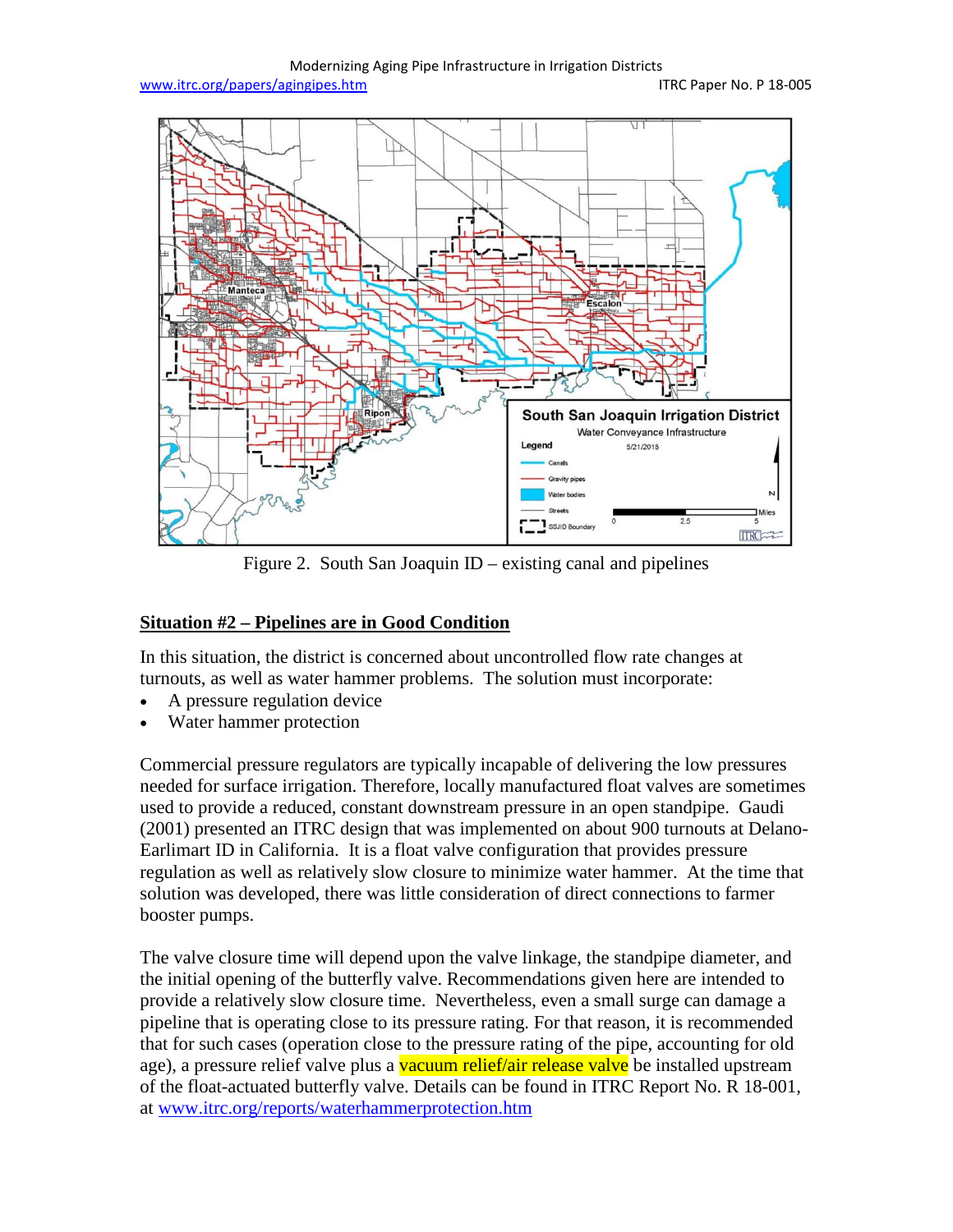

Figure 3. Conceptual sketch of float valve mechanism. Not to scale. Does not show flow meter, pressure relief, and vacuum relief valves.

When fully assembled, the float mechanism will look similar to the assembly shown in Figure 4.



Figure 4. Assembled float mechanism on a turnout at Delano-Earlimart Irrigation District – without the recommended manual pressure reducing valve, or pressure relief and vacuum relief valves.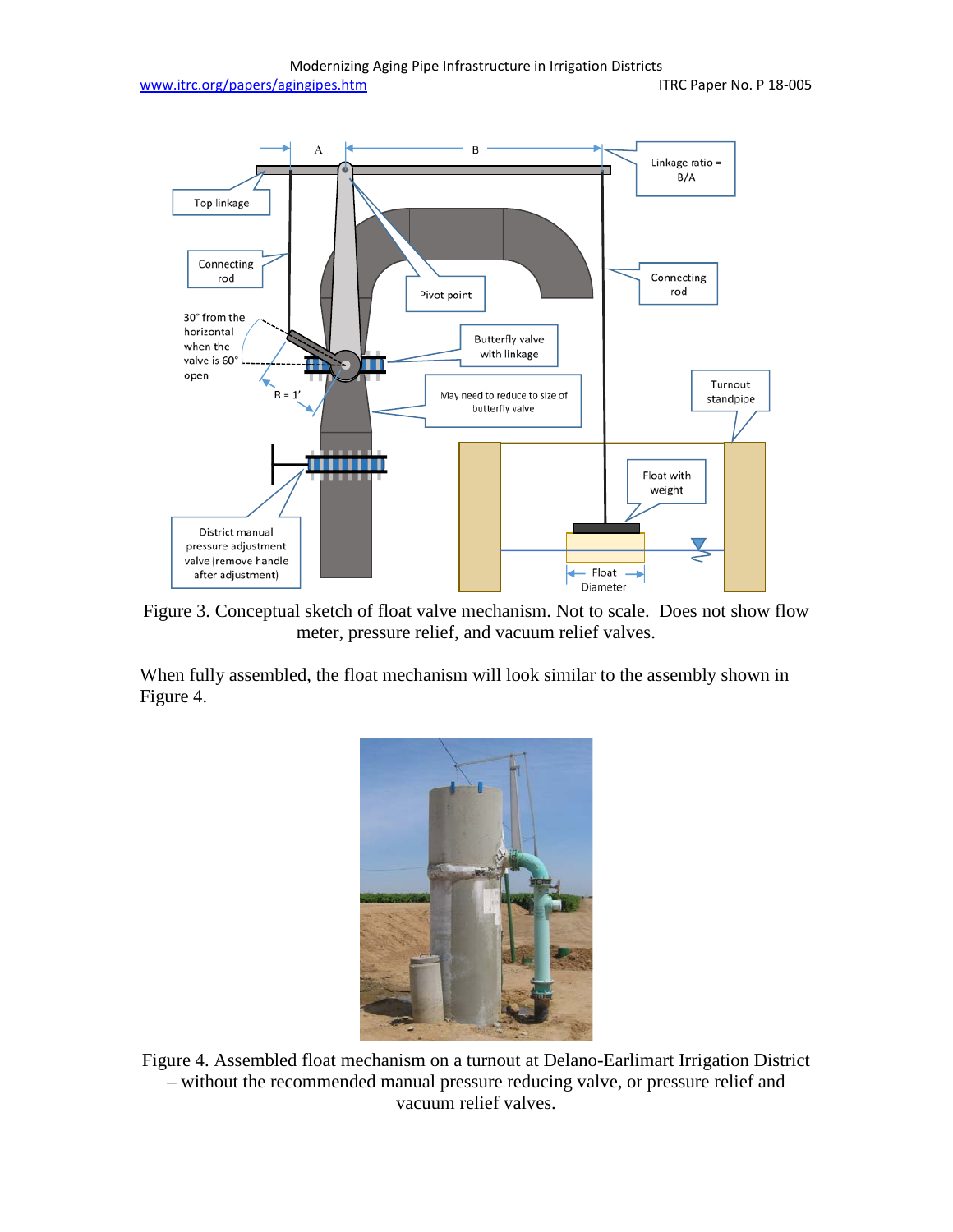# **Situation #3 - Turnouts with Pumps for Sprinkler/Drip/Micro irrigation, with Good Pipelines**

For turnouts with pumps, there is no need for pressure regulation. The pump's flow into drip/micro and sprinkler systems will have minimum changes as the district line pressures change. However, one option is to use the float valve assembly with additional valves, as described in the previous section.

For installations in which farmers do not want to lose available district pressure, two other options are suggested. For both of these cases, pumps must be installed with VFDs. The VFD controls must have ramp up (start) and a ramp down (stop) durations of 20 seconds. This will help protect the pipeline on an individual turnout basis during regular operation; it will not protect the pipeline in the instance of a regional power outage, or in case there is a motor overload and automatic shutdown of a pump.

To further protect the pipeline from the pressure surge that will occur during a power outage, one of the two following solutions should be used:

- 1. Vertical standpipes
- 2. A combined pressure relief valve and a vacuum breaker valve equipped with a continuous-acting air release valve installation plumbed downstream of a pressure regulation valve. This a non-standard configuration, and may be confusing to operators unless they are properly trained.

| racio 1. Famoat designs to minimize water nammer proclems                                                                                                                                               |                                                |                                                                                                                                                                                                                   |                                                                                                             |
|---------------------------------------------------------------------------------------------------------------------------------------------------------------------------------------------------------|------------------------------------------------|-------------------------------------------------------------------------------------------------------------------------------------------------------------------------------------------------------------------|-------------------------------------------------------------------------------------------------------------|
| <b>Solution</b>                                                                                                                                                                                         | <b>Application</b>                             | <b>Advantages</b>                                                                                                                                                                                                 | <b>Disadvantages</b>                                                                                        |
| Float valve with a float in<br>an open standpipe. A<br>pressure relief valve and<br>a vacuum relief valve<br>located immediately<br>upstream of the float-<br>controlled butterfly<br>valve.            | Surface irrigation, or<br>sprinkler/drip/micro | $\bullet$ Float valve acts as a<br>pressure regulator<br>• Flows to turnout are not<br>changing all the time<br>• Float opens and closes the<br>valve slowly, reducing<br>water hammer during<br>normal operation | • Loses all available pressure<br>by discharging into the open<br>standpipe                                 |
| Vertical standpipes                                                                                                                                                                                     | Sprinkler/drip/micro                           | • Simple design that does<br>not require additional<br>valves<br>• Farmers are able to use all<br>of the available pressure<br>from the district pipeline                                                         | • Unrealistically tall<br>standpipes at turnouts<br>located more than 30'<br>below the canal elevation      |
| Pressure regulating valve<br>with a pressure relief<br>valve and a vacuum<br>relief valve. Plus, a very<br>slow opening/closing<br>manual butterfly valve<br>and all pumps need VFD<br>slow start/stop. | Sprinkler/drip/micro                           | • Can be used at low<br>elevations where<br>standpipes become<br>unrealistic<br>• Farmers are able to use<br>most of the available<br>pressure from the district<br>pipeline                                      | • More expensive<br>• May be difficult for<br>operators to understand<br>and adjust the automatic<br>valves |

#### Table 1. Turnout designs to minimize water hammer problems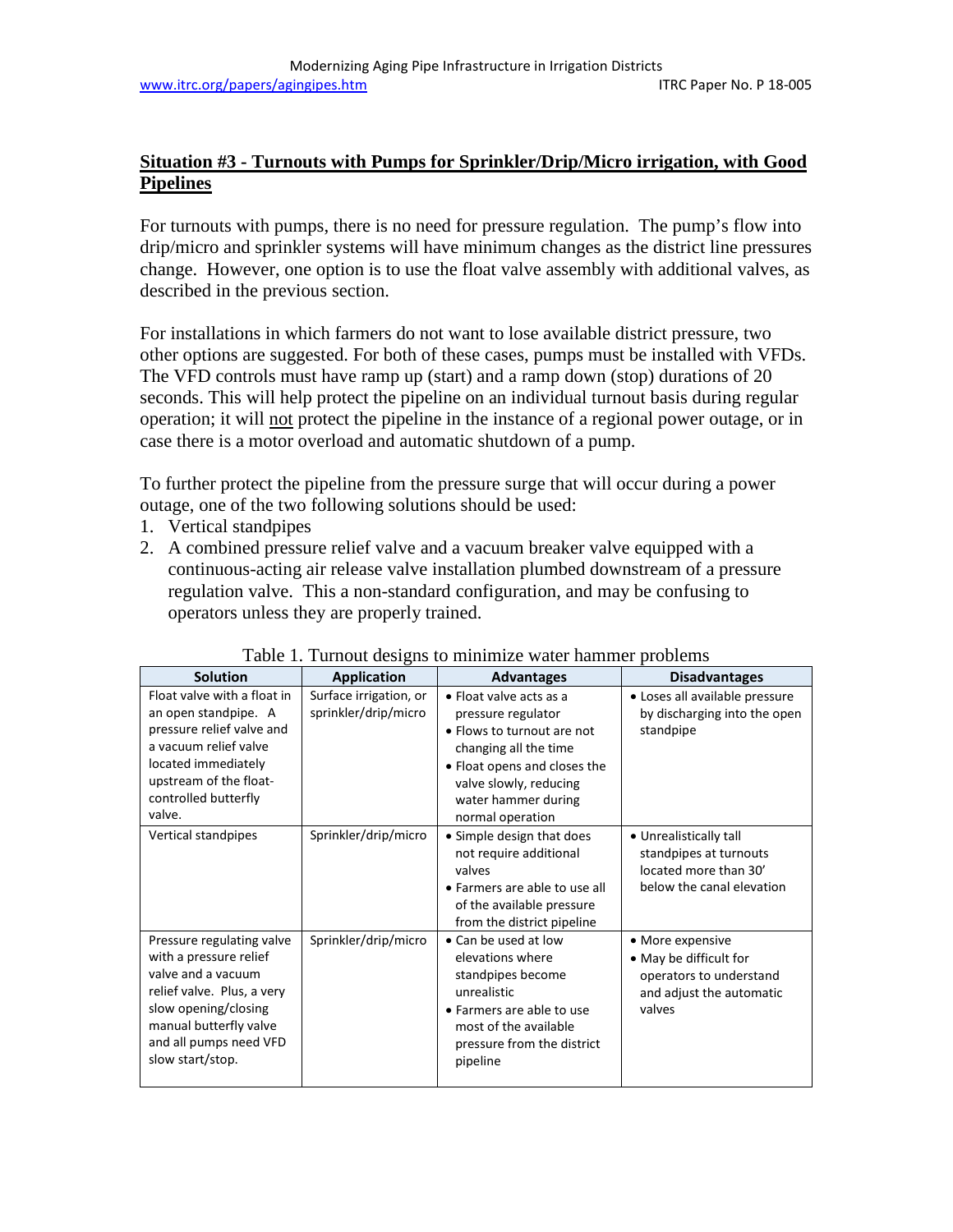# **Solution 1: Vertical Standpipes**

Figure 5 shows an example of a vertical standpipe installed at a farmer's turnout in the Kanawha-Glide Water Districts (KGWDs). A vertical standpipe will provide both surge and vacuum relief.



Figure 5. Example of a vertical standpipe at the Kanawha-Glide Water Districts (KGWDs)

The water level in the standpipe is related to the pressure at the on/off valve. **The height of the standpipe should not exceed the pipe pressure rating, minus 5'**.

After the initial surge, a pressure wave can travel away from the standpipe, causing a temporary localized reduction in pipe pressure. The water stored in the standpipe will draw down, preventing any vacuum from occurring. This will prevent the pipeline from collapsing, and also cushion any returning surge wave.

The main advantage of using a vertical standpipe is its simplicity: there are no additional valves needed. However, standpipes become unreasonable for turnouts that are lower than 30' below the elevation of the canal because the standpipes become too tall and expensive.

Recommendations

- 1. Standpipes should always be installed upstream of the farmer's on/off valve to protect the district's pipeline from water hammer.
- 2. The pump should have a VFD with a slow start/stop controller.
- 3. The district on/off valve should have a very large gear reduction so that it cannot be closed quickly.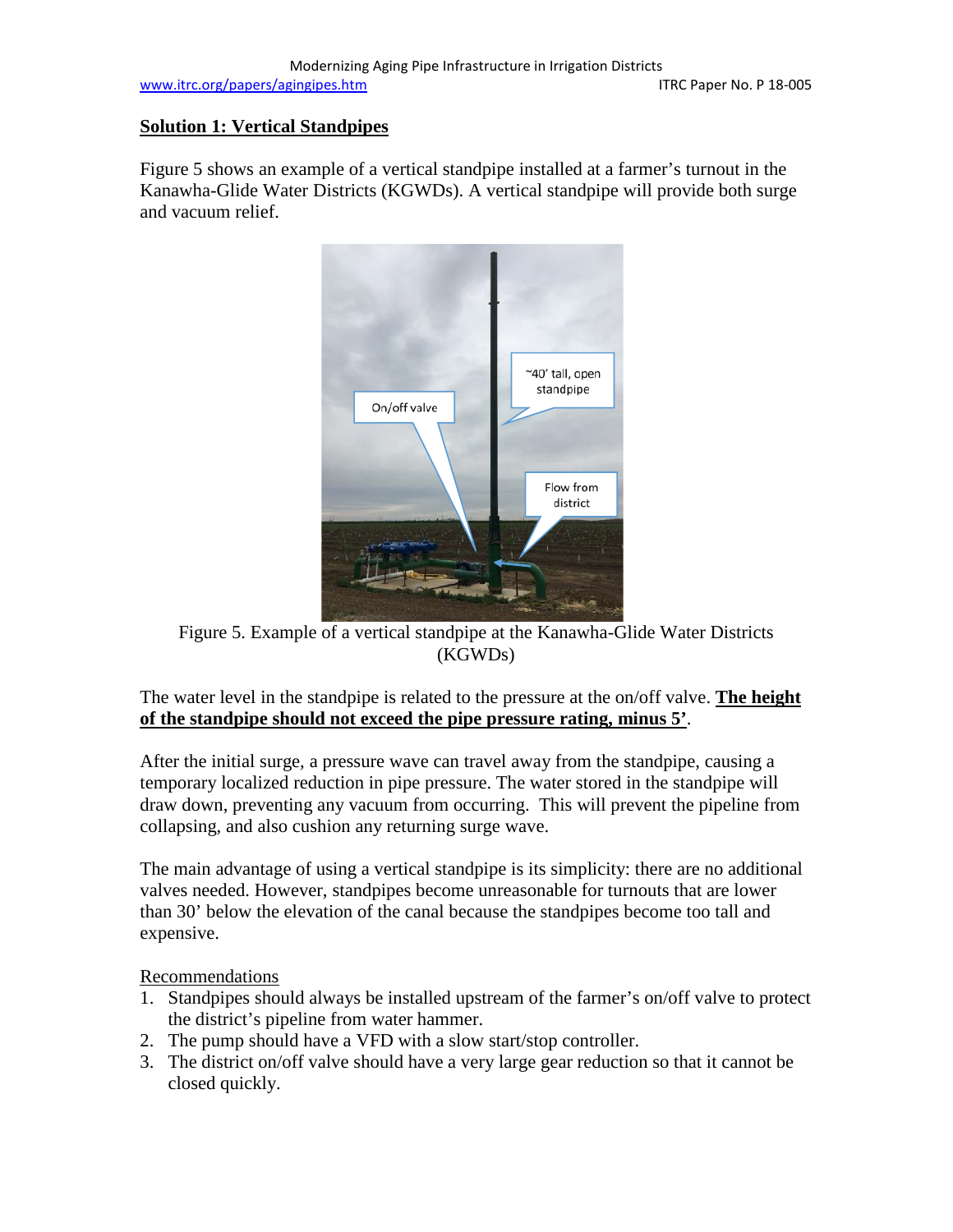4. The height and diameter of each standpipe will be determined by the flow rate and the difference between the canal elevation and the turnout elevation. The height of the standpipe should not exceed the pressure rating of the pipeline, minus 5'. For example, if the pipeline has a 50' pressure rating the standpipe should not exceed 45' in height. Figure 6 is for a condition of no spill during water hammer.



Figure 6. Required standpipe heights to have no spill during water hammer. Elevation refers to the elevation change between the canal water surface and the turnout.

- 5. In addition, the following items must be considered whenever proposing a new standpipe design:
	- a. The proposed standpipe's proximity to power lines. Some districts have witnessed arcing between standpipes and nearby power lines, creating a dangerous environment for district operators and irrigators alike. Future installations should meet utility service or county guidelines, and permit requirements should be determined as well.
	- b. Lightning strikes and grounding. The standpipes can serve as lightning rods, and they may cause damage to nearby equipment or physical harm to people if not properly grounded.
	- c. Crop dusting operations. The height of the standpipes could interfere with crop dusters, and may require warning lights and special paint to catch the attention of pilots.

# **Solution 2: Combined Pressure Relief Valve/Vacuum Relief Valve Installation Downstream of a Pressure Regulation Valve**

At lower elevations (i.e., higher pressures), both standpipes and float valves become disadvantageous: standpipes become too large and expensive, and farmers will not be able to use most of the available pressure if they use float valves. Figure 7 shows a solution for turnouts with higher pressures.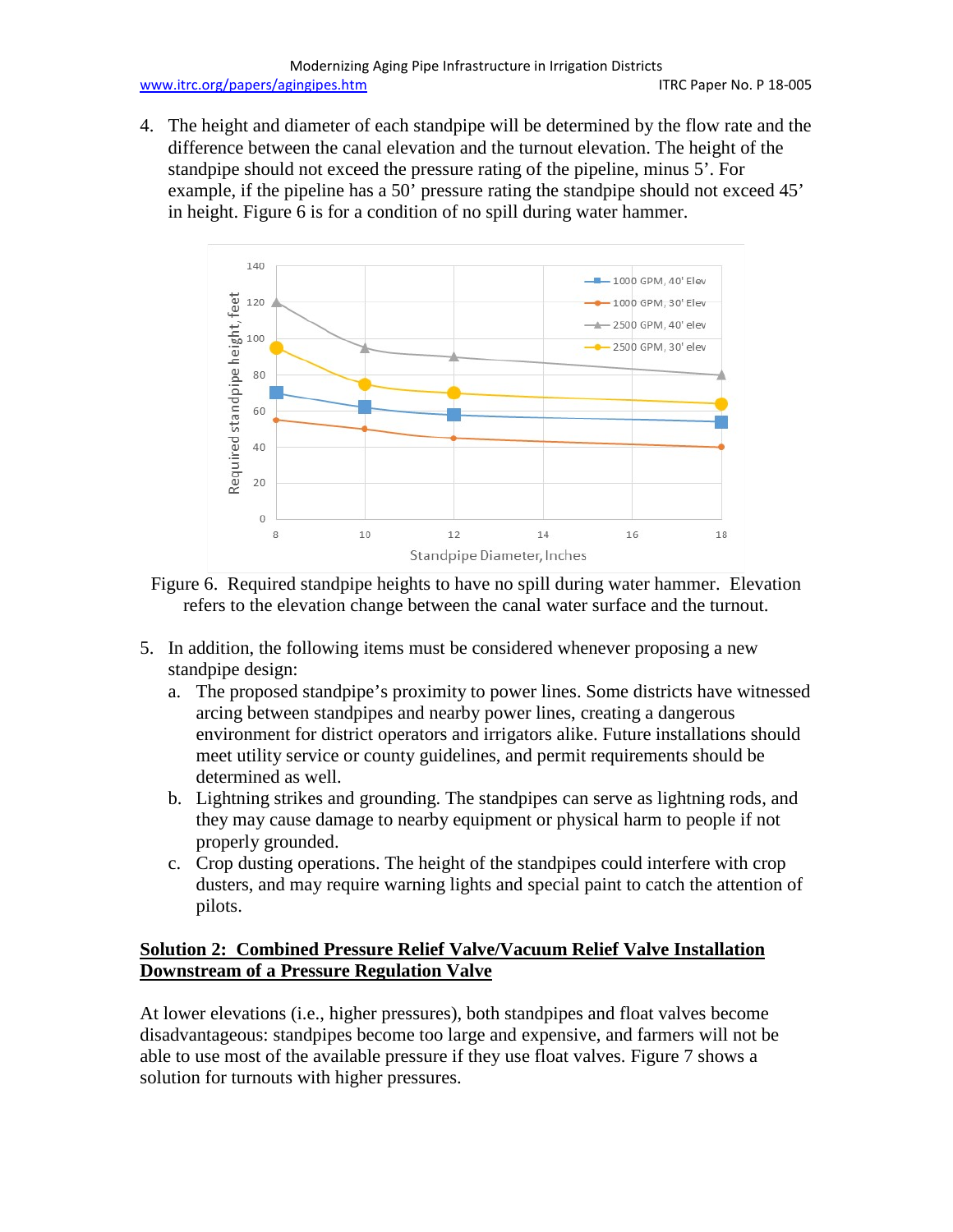#### Modernizing Aging Pipe Infrastructure in Irrigation Districts



Figure 7. Plan view of Solution 2 configuration. Not to scale.

Connections for All Valves. The short sections of pipe that connect the pressure relief valves to the turnout pipe should be the same diameter as the turnout pipe itself. This will allow free flow of water. Reducing cones should be used immediately adjacent to valves, if needed.

Field Adjustment of Valve Pressure Settings. Check with the valve manufacturer to locate the equipment necessary to activate and adjust the pilot valves, without needing to actually pressurize the pipe to the target pressure in the field.

Pressure Relief Valves. The pressure relief valves shall match the specifications found in report referenced in the float valve section, with the following extra points:

- For the pressure relief valve located downstream of the pressure regulating valve: The cracking pressure of this pressure relief valve should be factory set to equal 80% of the pipe pressure rating. The valve must discharge the turnout flow rate with a loss of no more than 9' of pressure, with an opening time of 1 second or less.
- For the pressure relief valve located upstream of the pressure regulating valve: The cracking pressure for these pressure relief valves should be factory set to equal 95% of the pipe pressure rating. The valve must discharge ¼ of the turnout flow rate with a loss of no more than 9' of pressure, with an opening time of 1 second or less.

Slow-Acting, Gear-Operated Butterfly Valve. A total reduction ratio for the butterfly valve actuator is suggested to be at least 300:1. This can be accomplished in one of two ways: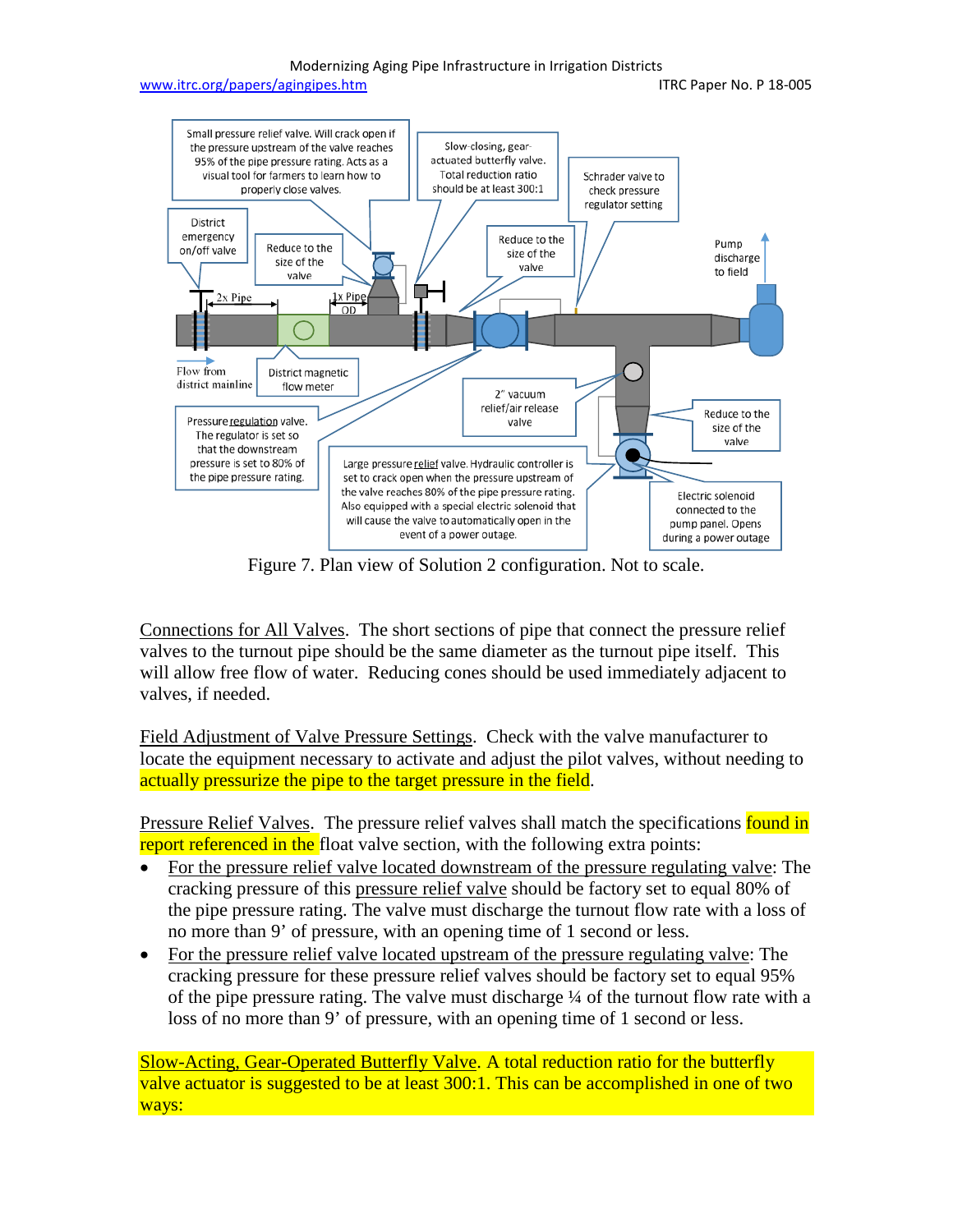1. Purchasing an off-the-shelf gear operator with the appropriate amount of gear reduction from the factory, as shown in Figure 8.



Figure 8. An Emerson AT-IS quarter-turn worm gear operator is one option that is available with a huge range of available gear ratios including 293:1 and 315:1 [\(www.emerson.com\)](http://www.emerson.com/). Alternatives, such as the Sclumberger DYNATORQUE series are also available.

2. Installing additional hardware on a standard butterfly valve. One of many alternative configurations for this options is using a right-angle speed reducer, as seen in Figure 9. These reducers are available through suppliers such as McMaster-Carr and Surplus Center.



Figure 9. Additional gear reducer attached to a 12" Grayline butterfly valve

### **REFERENCES**

Gaudi, Franklin. 2001. Evaluation and Modification of a Float Valve for the Delano-Earlimart Irrigation District. Irrigation Training & Research Center, California